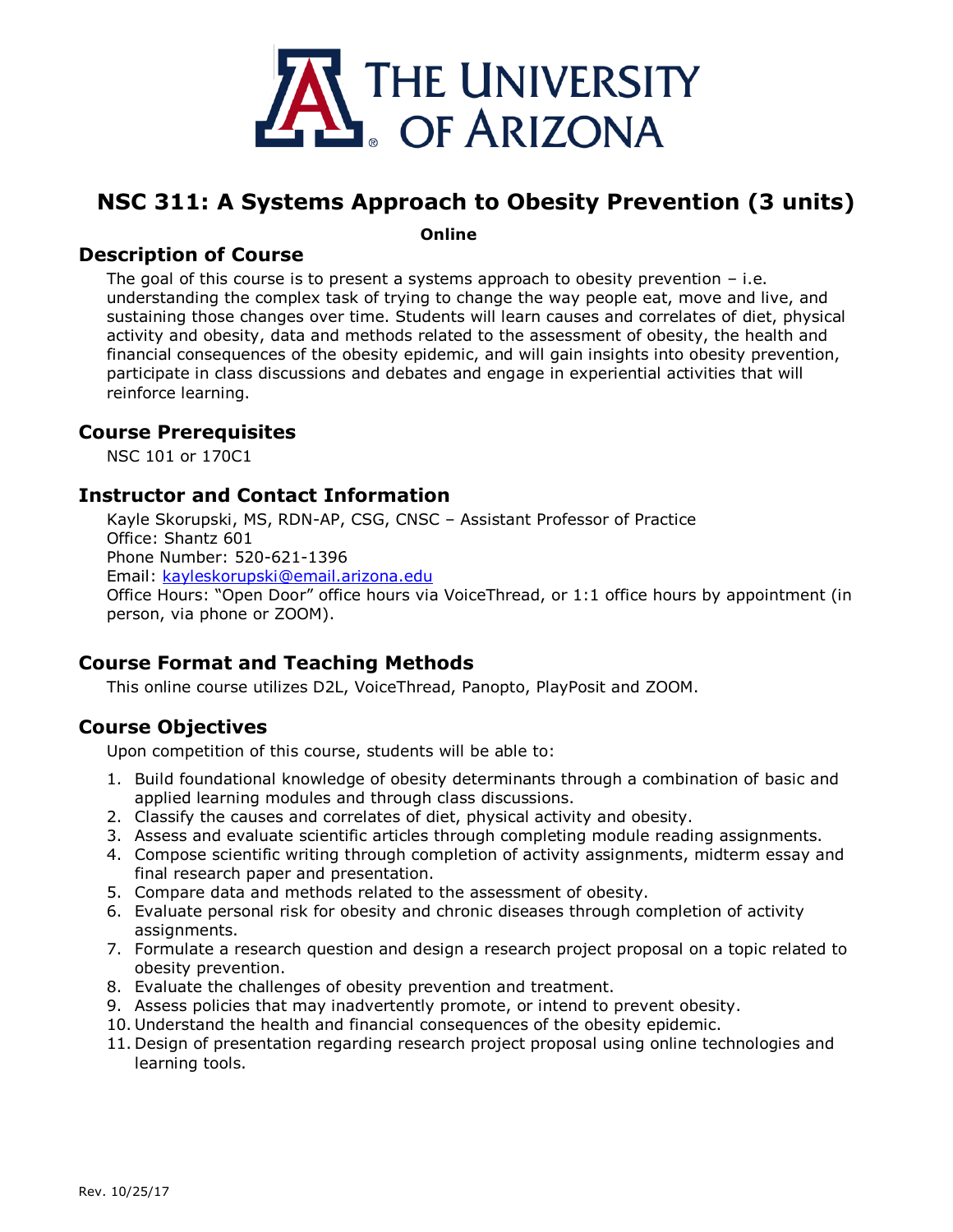## **Expected Learning Outcomes**

- 1. Effectively communicate diet and nutrition information/knowledge to diverse populations.
- 2. Apply scientific evidence, best practices, and professional judgement when evaluating foodand nutrition-related problems.
- 3. Utilize multi-media resources to promote evidence-based nutrition information.

4. Utilize food science and culinary principles in food preparation to recognize how food knowledge can improve nutritional status.

## **Absence and Class Participation Policy**

The UA's policy concerning Class Attendance, Participation, and Administrative Drops is available at:<http://catalog.arizona.edu/policy/class-attendance-participation-and-administrative-drop>

The UA policy regarding absences for any sincerely held religious belief, observance or practice will be accommodated where reasonable, [http://policy.arizona.edu/human-resources/religious](http://policy.arizona.edu/human-resources/religious-accommodation-policy)[accommodation-policy.](http://policy.arizona.edu/human-resources/religious-accommodation-policy)

Absences pre-approved by the UA Dean of Students (or Dean Designee) will be honored. See: <https://deanofstudents.arizona.edu/absences>

Participating in the course is vital to the learning process. Lack of course participation may affect a student's final course grade. If you are unable to participate in class online activities, please contact me as soon as possible. *To request a disability-related accommodation to this attendance policy, please contact the Disability Resource Center at (520) 621-3268 or [drc](mailto:drc-info@email.arizona.edu)[info@email.arizona.edu.](mailto:drc-info@email.arizona.edu)* If you are experiencing unexpected barriers to your success in your courses, the Dean of Students Office is a central support resource for all students and may be helpful - call 520-621-7057.

## **Makeup Policy for Students Who Register Late**

If you joined the course after the start date, please email me to discuss possibilities to make up missed assignments.

#### **Course Communications**

As this is an online course, the majority of our communication will be via D2L announcements and emails. My goal is to respond to emails within 24 hours M-F. Any emails sent Friday evening will likely not receive replies until Monday morning. It is important to sign into the D2L site multiple times per week, to stay engaged and to be sure to meet all required participation requirements and assignment deadlines.

#### **Required Texts or Readings**

Selected readings will be assigned for each module and will be available via D2L. Please see the course schedule below, or refer to D2L to access the readings.

This course will require you to find your own resources for assignments and papers. Here are some resource websites that you might find helpful:

University of Arizona Library: [http://www.library.arizona.edu](http://www.library.arizona.edu/) PubMed:<http://www.ncbi.nlm.nih.gove/pubmed> Cochrane Review: [http://www.cochrane.org](http://www.cochrane.org/) Obesity Prevention Source:<http://www.hsph.harvard.edu/obesity-prevention-source/> Obesity in America:<http://www.publichealth.org/public-awareness/obesity/> World Health Organization:<http://www.who.int/topics/obesity/en/> Academy of Nutrition and Dietetics: [http://www.eatright.org](http://www.eatright.org/)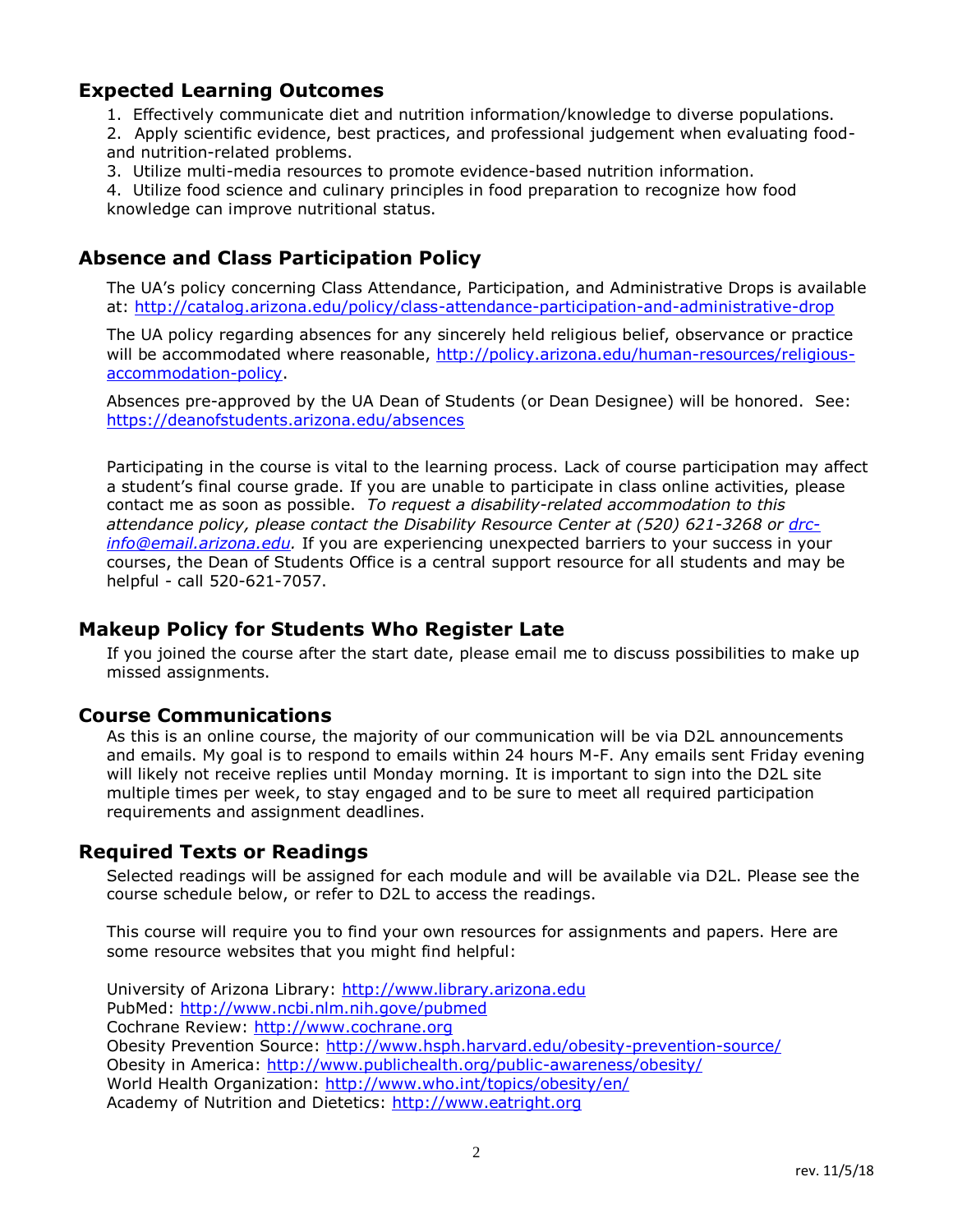## **Required or Special Materials**

This course requires the use of a webcam and headset (with microphone) for VoiceThread discussions, debate assignment, office hours and the final presentation.

## **Assignments and Examinations: Schedule/Due Dates**

| <b>Module</b>                                   | <b>Dates</b>                                                        | <b>Readings/Videos</b>                                                                                                                                                                                                                                                                                             | <b>Assignment Due Dates</b>                                                                                                                                                                                                        |
|-------------------------------------------------|---------------------------------------------------------------------|--------------------------------------------------------------------------------------------------------------------------------------------------------------------------------------------------------------------------------------------------------------------------------------------------------------------|------------------------------------------------------------------------------------------------------------------------------------------------------------------------------------------------------------------------------------|
| $1 -$ Obesity from a<br>Global Perspective      | January 9th<br>$-22nd$                                              | Readings:<br>Syllabus<br>Obesity Rates Will Soar<br>Cost of Obesity<br>Patchy Progress on Obesity Prevention<br>Videos:<br>Module 1 Intro<br>Overweight World (PlayPosit)<br>How to Read an Academic Paper<br>How to comment on VoiceThread<br>How to add a slide to VoiceThread                                   | Request Access to Adobe Creative<br>Cloud - ASAP!<br>Discussion Post = $1/14$<br>Discussion Comments = $1/17$<br>Discussion Replies = $1/22$<br>Syllabus Contract Quiz = $1/22$<br>Journal Entry = $1/$<br>PlayPosit Quiz = $1/22$ |
| 2 - Biology of<br>Obesity                       | January<br>$22^{nd} -$<br>February 4                                | Readings:<br>Contemporary methods of body<br>composition measurement<br>Adipocyte lineage<br>Brown adipocyte tissue<br>Videos:<br>Module 2 Intro<br>Hunger and Obesity (PlayPosit)                                                                                                                                 | Discussion post = $\frac{1}{28}$<br>Discussion comments = $2/1$<br>Discussion replies = $2/4$<br>Journal Entry = $2/4$<br>PlayPosit Quiz = $2/4$<br>Activity Assignment $1 = 2/4$                                                  |
| 3 - Determinants of<br>Obesity                  | February<br>$5^{th} - 11^{th}$                                      | Readings:<br>Risk factors for overweight and obesity<br>Early life nutrition, epigenetics and<br>programming of later life disease<br>Videos:<br>Module 3 Intro<br>Risk Factors for Childhood Obesity<br>(PlayPosit)                                                                                               | Discussion post = $2/6$<br>Discussion comments = $2/8$<br>Discussion replies = $2/11$<br>Midterm Essay Outline = $2/11$<br>Journal entry = $2/11$<br>PlayPosit Quiz = $2/11$                                                       |
| 4 - Obesity and the<br><b>Built Environment</b> | February<br>$12^{th} - 25^{th}$                                     | Readings:<br>Smart food policies for obesity<br>prevention<br>Does inadequate sleep play a role in<br>vulnerability to obesity?<br>Does food marketing need to make us<br>fat?<br>Videos:<br>Module 4 Intro<br>Social Determinants of Health<br>How Sleep Affects Weight<br>Marketing Food to Children (PlayPosit) | Discussion post due = $2/18$<br>Discussion comments = $2/22$<br>Discussion replies = $2/25$<br>Journal entry = $2/25$<br>PlayPosit Quiz = $2/25$<br>Activity Assignment 2= 2/25<br>Midterm Essay Rough Draft = $2/25$              |
| 5 - Obesity and the<br>Social Environment       | February<br>$26^{th} -$<br>March 18th<br>(Spring<br>Break<br>March) | Readings:<br>Social Jetlag<br>#Foodporn<br>Videos:<br>Module 5 Intro<br>Social Jet Lag is Killing Your Sleep!<br>(PlayPosit)                                                                                                                                                                                       | Debate Position statement = 3/11<br>Debate comment on opposing side =<br>3/15<br>Debate rebuttal/final statement =<br>3/18<br>Journal entry = $3/18$<br>PlayPosit Quiz = 3/18<br>Midterm Essay = $3/18$                            |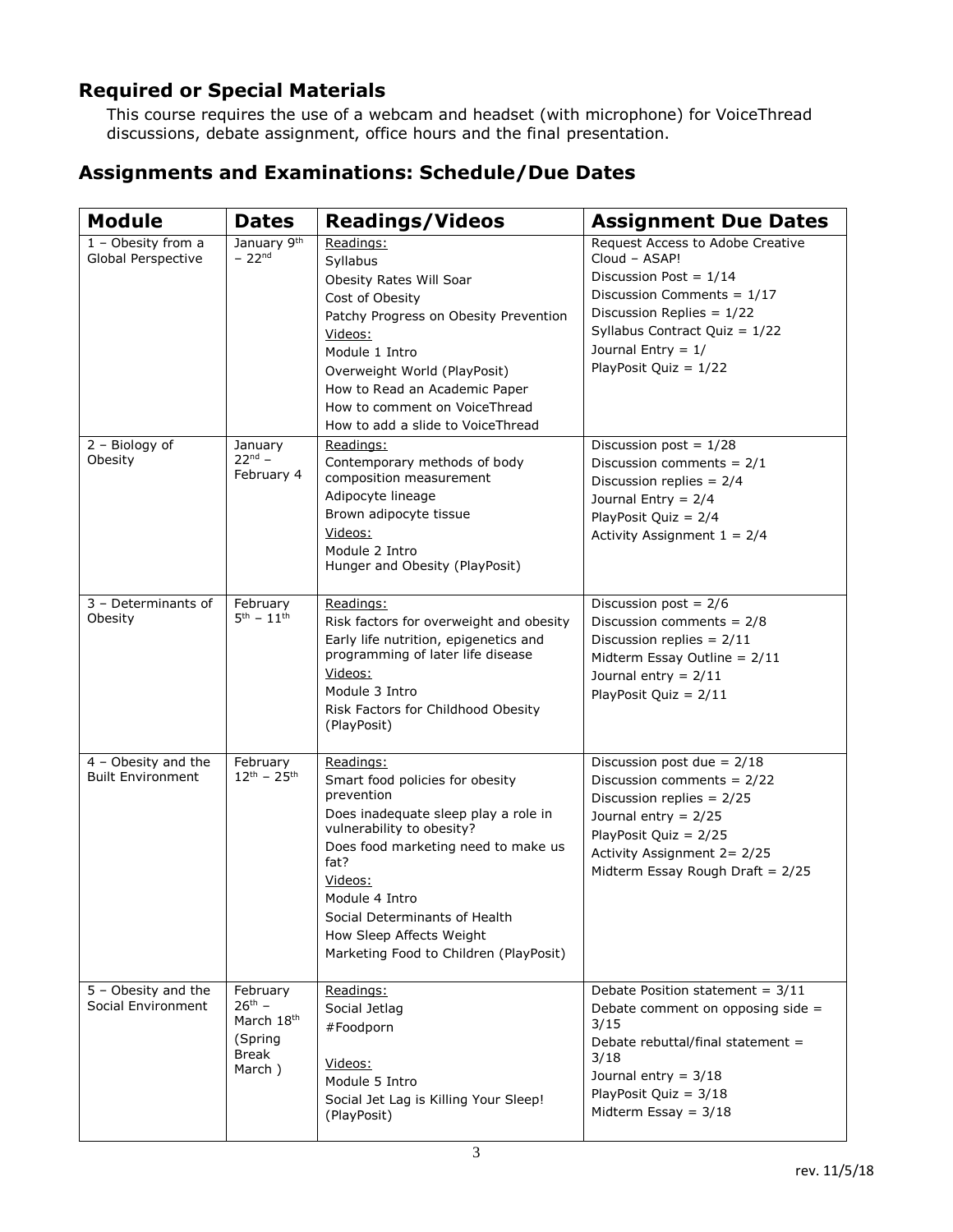| <b>Module</b>                                           | <b>Dates</b>             | <b>Readings/Videos</b>                                              | <b>Assignment Due Dates</b>           |
|---------------------------------------------------------|--------------------------|---------------------------------------------------------------------|---------------------------------------|
| 6 - Obesity as a                                        | March 19th               | Readings:                                                           | Discussion post = $3/20$              |
| Function of                                             | $-25$ <sup>th</sup>      | Economics of Obesity                                                | Discussion comment = $3/22$           |
| Economics                                               |                          | Lifetime Direct Medical Costs of                                    | Discussion replies = $3/25$           |
|                                                         |                          | Childhood Obesity                                                   | Research Proposal Topic = 3/25        |
|                                                         |                          | Videos:                                                             | Journal Entry = $3/25$                |
|                                                         |                          | Module 6 Intro                                                      | PlayPosit Quiz = $3/25$               |
|                                                         |                          | Does a Soda Tax Really Help Fight<br>Obesity? (PlayPosit)           |                                       |
| 7 - Multilevel                                          | March 26th               | Readings:                                                           | Discussion post = $3/29$              |
| Interventions to<br>Prevent Obesity                     | $-$ April $8th$          | Sedentary behaviors in today's youth                                | Discussion comment = $4/1$            |
|                                                         |                          | Dietary Diversity                                                   | Discussion replies = $4/8$            |
|                                                         |                          | School-based obesity prevention                                     | Journal Entry = $4/8$                 |
|                                                         |                          | programs                                                            | Research Proposal Outline = 4/8       |
|                                                         |                          | Videos:                                                             | PlayPosit Quiz = $4/8$                |
|                                                         |                          | Module 7 Intro                                                      |                                       |
|                                                         |                          | Whole Systems Approach to Obesity<br>(PlayPosit)                    |                                       |
| $8 -$ Capacity for<br><b>Building Systems</b>           | April 9th -<br>May $1st$ | Readings:                                                           | Discussion post = $4/15$              |
|                                                         |                          | Profits and pandemics                                               | Discussion comments = $4/19$          |
| Research and                                            |                          | An evaluation framework for obesity                                 | Discussion replies = $4/22$           |
| Action: Public-<br>Private Partnership,<br>Government & |                          | prevention policy interventions                                     | PlayPosit Quiz = $4/22$               |
|                                                         |                          | Impact of policy and built environment                              | Research Proposal Presentation = 4/29 |
| Policy, Workforce                                       |                          | changes on obesity-related outcomes                                 | Peer Evaluations = $5/1$              |
| Training                                                |                          | Strengthening of accountability<br>systems to create health food    | Journal entry = $5/1$                 |
|                                                         |                          | environments and reduce global                                      |                                       |
|                                                         |                          | obesity                                                             |                                       |
|                                                         |                          | Cost-effectiveness of a workplace-                                  |                                       |
|                                                         |                          | based incentivized weight loss program                              |                                       |
|                                                         |                          | Promoting public health in the context<br>of the "obesity epidemic" |                                       |
|                                                         |                          | Our choice/nuestra opcion                                           |                                       |
|                                                         |                          | Videos:                                                             |                                       |
|                                                         |                          | Module 8 Intro                                                      |                                       |
|                                                         |                          | Extraordinary Workplace Wellness<br>Programs (PlayPosit)            |                                       |

**Signed syllabus contract quiz:** Agreement via the quizzes section in D2L that you have read the syllabus and agree to follow its contents throughout the course.

**VoiceThread Discussions:** Class discussions via VoiceThread. A topic for the discussion will be introduced. You will have to post your original thoughts by certain date, reply to at least 2 classmates, and reply to any comments on your post by the end of the discussion to earn full points. (Objectives 8,9, 10)

**Journal Entries:** Reflective journal posts (accessible via the Discussions section in D2L) are due for each of the 8 modules in the course. This is your opportunity to discuss the readings (something you didn't understand, something that jars you), formulate questions about the readings and attempt to answer the questions, bring up discussion topics/comments that struck a chord or made you think. Thoughtful journal posts, 500 words or less, grade will reflect spelling/grammar. (Objectives 1, 3 ,8, 9, 10)

**Quizzes:** Via PlayPosIt videos. You will answer questions based on readings and videos for each module of the course. (Objectives 1, 10)

**Activity Assignments:** Activity 1 – Are you at risk? And Activity 2 – How Obesogenic is Your home? These are hands on activities to determine your body composition assessment and disease risk and to evaluate the built environment of your neighborhood. (Objectives 1,5,6)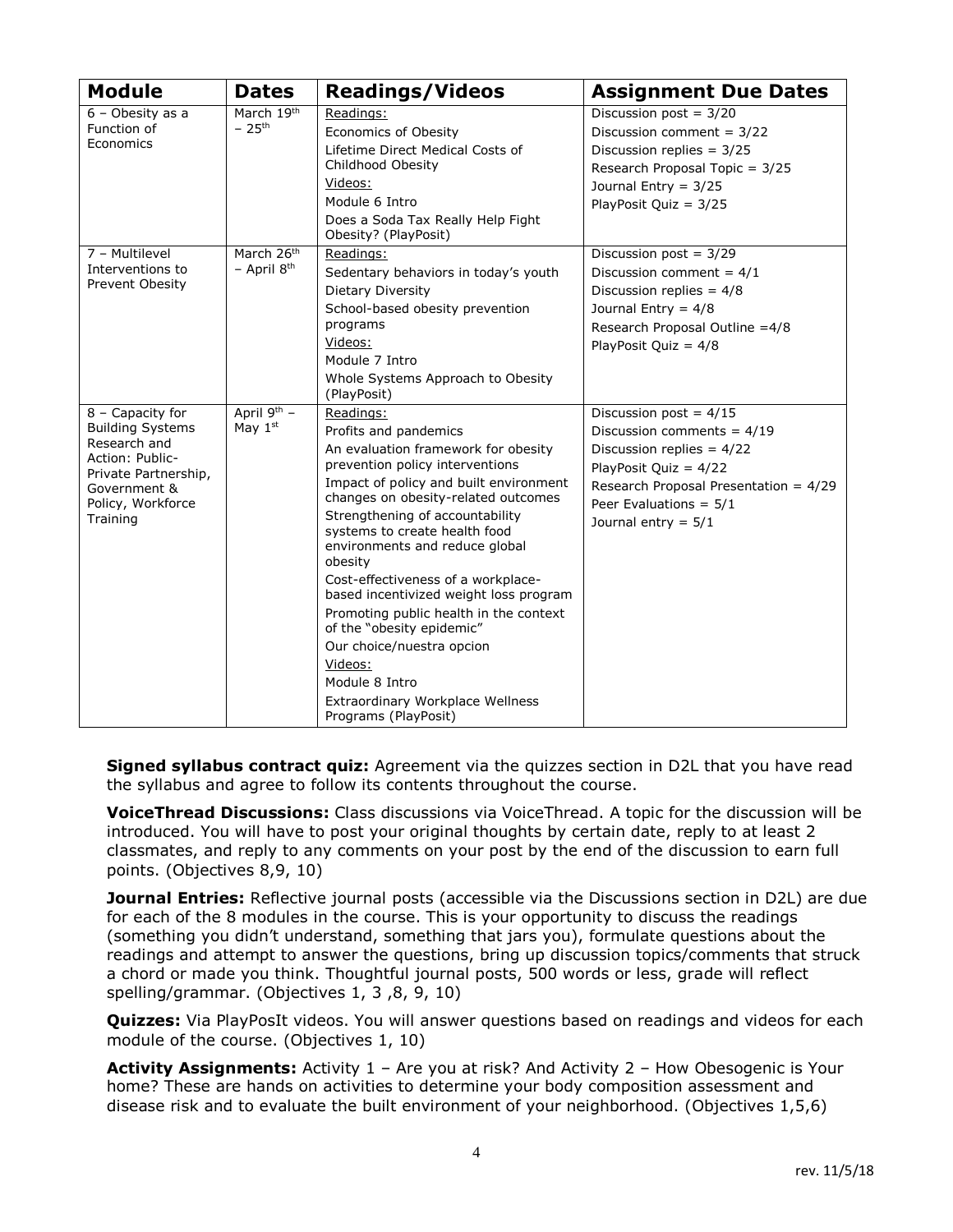**Midterm Essay:** How much should obesity be attributed to personal responsibility versus socioenvironmental factors? (Objective 4)

**VoiceThread Debate:** You will be assigned a stance to defend in the class debate (Personal responsibility for obesity or socioenvironmental factor impact for obesity). (Objective 2)

**Research Proposal Presentation:** You will develop a research proposal regarding a type of potential research that you could do to prevent obesity in your community. Using VoiceThread you will present your research proposal to the class. This assignment will be broken down to four components: topic proposal, presentation outline, presentation and peer review. (Objectives 4, 7, 10, 11)

#### **Final Examination or Project**

*This course does not include a final examination. The final project which includes a presentation and peer evaluation that makes up 15% of the final grade in the course.* 

#### **Grading Scale and Policies**

| Syllabus Contract Quiz =                                | 10 points  |
|---------------------------------------------------------|------------|
| VoiceThread Discussion $(7 \times 15 \text{ points}) =$ | 105 points |
| Journal Entries ( $8 \times 10$ points) =               | 80 points  |
| PlayPosit Quizzes ( $8 \times 15$ points) =             | 120 points |
| Activity Assignments ( $2 \times 50$ points) =          | 100 points |
| Midterm Essay Outline =                                 | 25 points  |
| Midterm Essay Rough Draft $=$                           | 25 points  |
| Midterm Essay $=$                                       | 50 points  |
| VoiceThread Debate =                                    | 30 points  |
| Research Proposal Topic =                               | 10 points  |
| Research Proposal Presentation Outline =                | 20 points  |
| Research Proposal Presentation =                        | 50 points  |
| Peer Evaluations =                                      | 20 points  |
| $Total =$                                               | 645 points |

**A = 580+ points B = 516+ points C = 451+ points D = 387+ points E = less than 387**

Late Work is not accepted in this course. If you foresee an issue with submitting an assignment on time, please contact the instructor ASAP to discuss options. There will not be opportunities for participating in discussions/debates past the assignment deadlines.

**Requests for incomplete (I) or withdrawal (W)** must be made in accordance with University policies, which are available at [http://catalog.arizona.edu/policy/grades-and-grading](http://catalog.arizona.edu/policy/grades-and-grading-system#incomplete)[system#incomplete](http://catalog.arizona.edu/policy/grades-and-grading-system#incomplete) and [http://catalog.arizona.edu/policy/grades-and-grading](http://catalog.arizona.edu/policy/grades-and-grading-system#Withdrawal)[system#Withdrawal](http://catalog.arizona.edu/policy/grades-and-grading-system#Withdrawal) respectively.

**Dispute of Grade Policy** contact the instructor within two weeks of the assignment being graded in order to dispute a grade.

#### **Honors Credit**

Students wishing to contract this course for Honors Credit should email me to set up an appointment to discuss the terms of the contract. Information on Honors Contracts can be found at [https://www.honors.arizona.edu/honors-contracts.](https://www.honors.arizona.edu/honors-contracts)